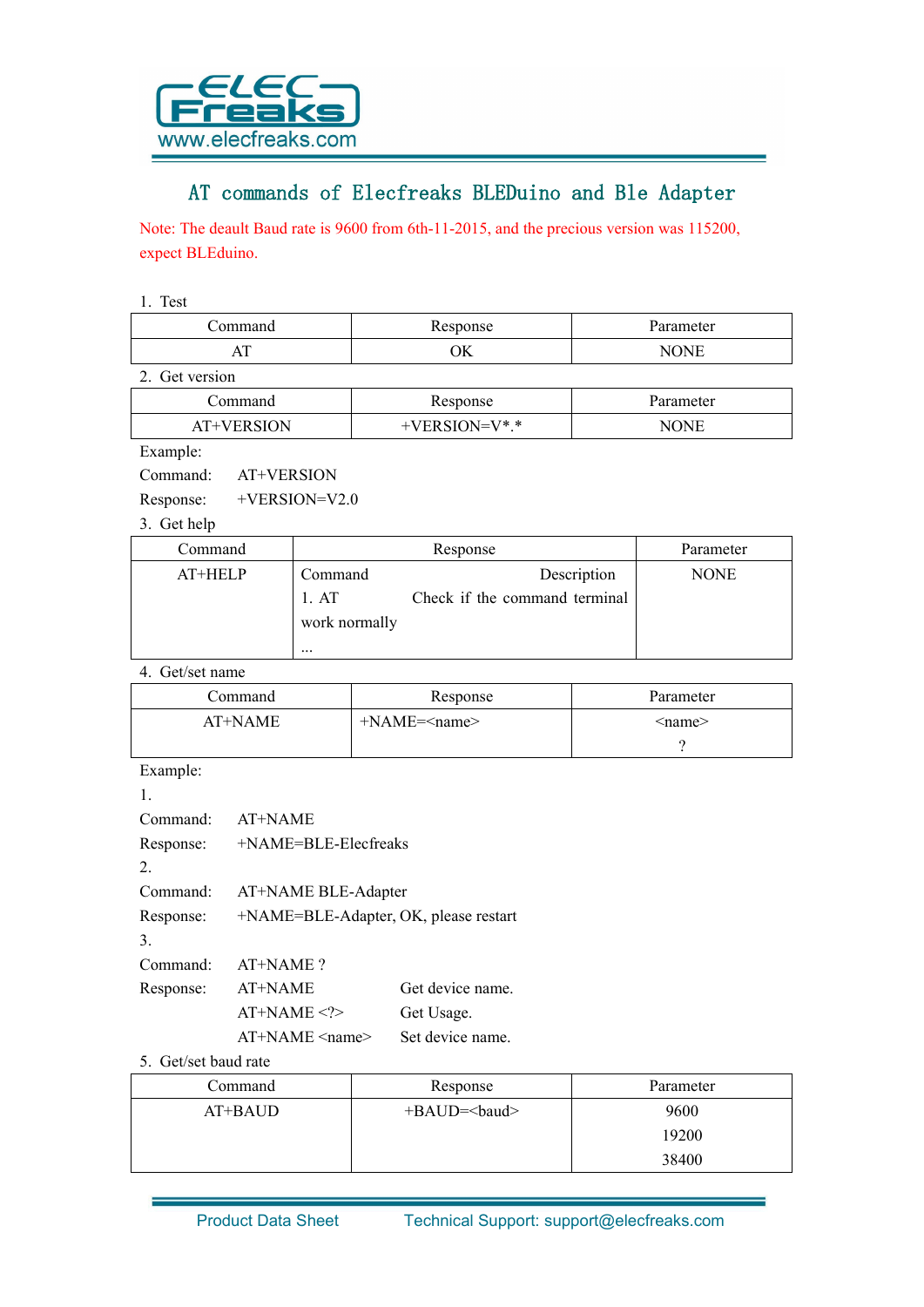

|           |                                   |                        | 57600  |
|-----------|-----------------------------------|------------------------|--------|
|           |                                   |                        | 115200 |
|           |                                   |                        | ?      |
| Example:  |                                   |                        |        |
| 1.        |                                   |                        |        |
| Command:  | AT+BAUD                           |                        |        |
| Response: | $+BAUD=115200$                    |                        |        |
| 2.        |                                   |                        |        |
| Command:  | AT+BAUD 115200                    |                        |        |
| Response: | +BAUD=115200, OK, please restart. |                        |        |
| 3.        |                                   |                        |        |
| Command:  | AT+BAUD?                          |                        |        |
| Response: | AT+BAUD                           | Get current baud rate. |        |
|           | $AT+BAUD$                         | Get Usage.             |        |
|           | AT+BAUD<br>baud>                  | Set baud rate to $>.$  |        |

## 6. Set default settings

| ⊅ommand | oonse               | rameter     |
|---------|---------------------|-------------|
| '+RENEW | OK, please restart. | $\tau$<br>N |

7. Get/set role(Central or Peripheral)

| Command | Response       | Parameter     |
|---------|----------------|---------------|
| AT+ROLE | $+ROLE = role$ | 0: Peripheral |
|         |                | 1: Central    |
|         |                |               |

Example:

| 1.        |                                    |                                            |
|-----------|------------------------------------|--------------------------------------------|
| Command:  | $AT+ROLE$                          |                                            |
| Response: | +ROLE=Peripheral                   |                                            |
| 2         |                                    |                                            |
| Command:  | AT+ROLE 1                          |                                            |
| Response: | +ROLE=Central, OK, please restart. |                                            |
| 3.        |                                    |                                            |
| Command:  | $AT+ROLE$ ?                        |                                            |
| Response: | $AT+ROLE$                          | Get device role                            |
|           | $AT+ROLE < ?>$                     | Get Usage.                                 |
|           | $AT+ROLE \le n$                    | Set device role.1: central, 0: peripheral. |

## 8. Scan device

|           | Command  | Response | Parameter   |
|-----------|----------|----------|-------------|
|           | AT+SCAN  | Scanning | <b>NONE</b> |
| Example:  |          |          |             |
| Command:  | AT+SCAN  |          |             |
| Response: | Scanning |          |             |
|           |          |          |             |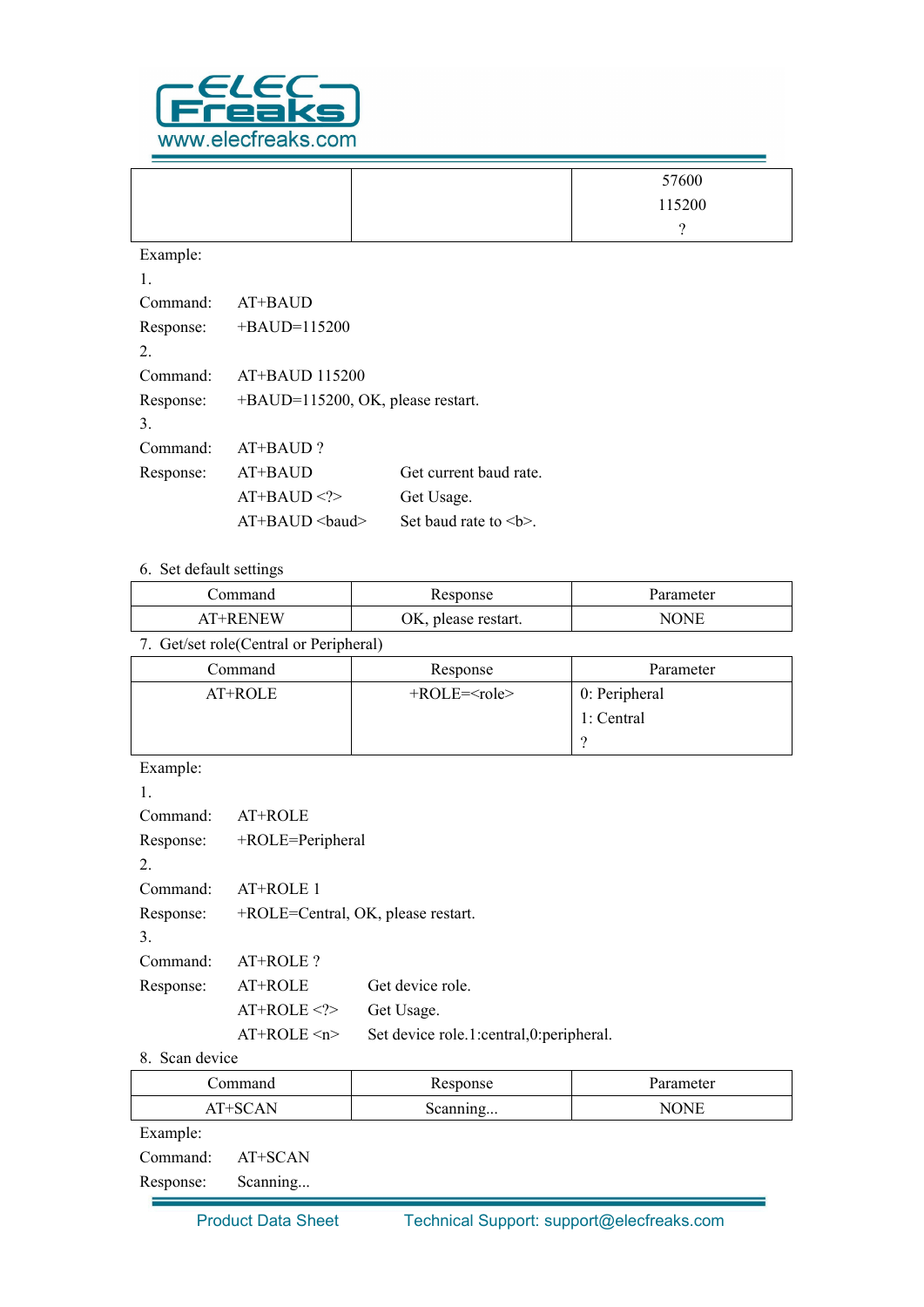

## No.n devName= Addr=01:02:03:04:05:06 rssi=-70

9. Connect device

|           | Command<br>Response |                                        | Parameter |
|-----------|---------------------|----------------------------------------|-----------|
| AT+CON    |                     | Connecting                             | $\leq n$  |
|           |                     |                                        | ?         |
| Example:  |                     |                                        |           |
| 1.        |                     |                                        |           |
| Command:  | AT+CON 1            |                                        |           |
| Response: | Connecting          |                                        |           |
|           | Connect ok!         |                                        |           |
|           |                     | Connected addr=01:02:03:04:05:06       |           |
| 2.        |                     |                                        |           |
| Command:  | AT+CON?             |                                        |           |
| Response: | $AT+CON \le n$      | Connect to n-th device from scan list. |           |

AT+CON <?> Get Usage.

10. Get mac address

| `ommand<br>esponse                                                                         | .ameter    |
|--------------------------------------------------------------------------------------------|------------|
| $7=01:02:03:04:05:06$<br>$\mathcal{M}$ $\Delta C$<br>$+N$<br>$+M$<br>′ M A ∟<br>A!<br>77 N | 'ONE<br>NO |

11. Get/set transmit mode

Because of cc2540 has 2 port(usb port, uart port), so you need select a port for data transmit, this transmit mode is valid only connected, otherwise data is from usb port to uart port.

| Command      | Response         | Parameter                                   |
|--------------|------------------|---------------------------------------------|
| AT+TRANSMODE | $+TRANSMODE=\nn$ | $1. USB < ->Central \leq > App;$            |
|              |                  | USB<->Peripheral $\le$ > $\ge$ App          |
|              |                  | $2.USB < -\text{Central} \leq >\text{App};$ |
|              |                  | UART<->Peripheral $\le$ >App                |
|              |                  | $3.UART < >Central < \leq > App$ ;          |
|              |                  | USB<->Peripheral <=>App                     |
|              |                  | $4.UART < >Central < \gt{App}$ ;            |
|              |                  | UART <-> Peripheral $\le$ > App             |

Example:

|           | $AT+TRANSMODE \le n$         |            | Set device transmitMode.                             |
|-----------|------------------------------|------------|------------------------------------------------------|
|           | AT+TRANSMODE<br>$\gamma$     | Get Usage. |                                                      |
| Response: | AT+TRANSMODE                 |            | Get transmitMode num.                                |
| Command:  | AT+TRANSMODE?                |            |                                                      |
| 3.        |                              |            |                                                      |
| Response: | $+TRANSMODE=1.USB<->Central$ |            | $\le$ > App; USB $\le$ > Peripheral $\le$ > App, OK. |
| Command:  | AT+TRANSMODE 1               |            |                                                      |
| 2.        |                              |            |                                                      |
| Response: | +TRANSMODE=1.USB<->Central   |            | $\le$ > App; USB $\le$ > Peripheral $\le$ > App      |
| Command:  | AT+TRANSMODE                 |            |                                                      |
| 1.        |                              |            |                                                      |